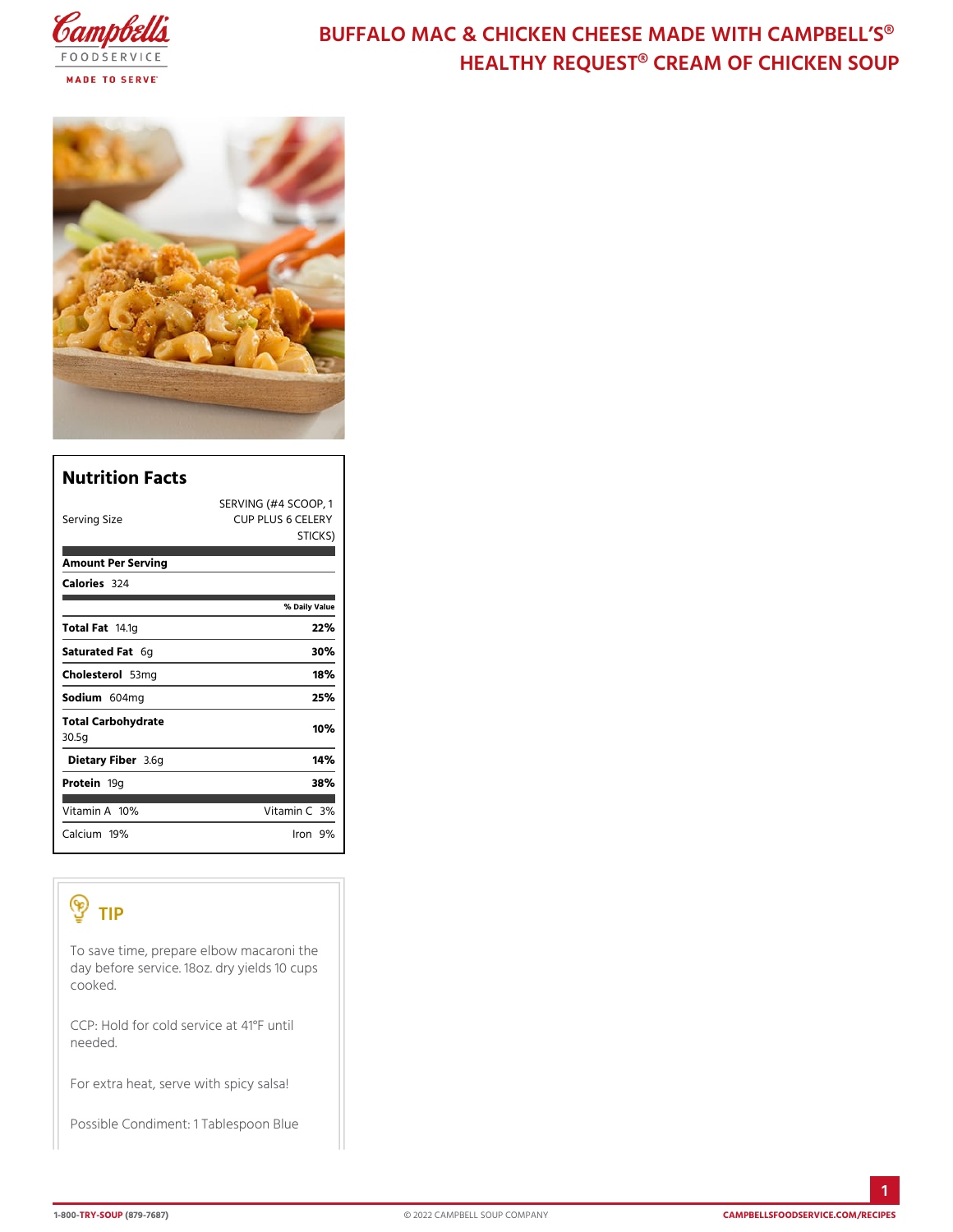# BUFFALO MAC & CHICKEN CHEESE MADE HEALTHY REQUEST® CREAM OF

Total Time 50 MIN.

MEDIUM

Yields 20

Cheese Dressing.

### Serving & Size SERVING (#4 SCOOP, 1 CELERY STICKS)

Get your lunch line moving with up Mac & Cheese made with cod macaroni, chicken, cheese and Healthy Request® Cream of Chi

| <b>INGREDIENTS</b>                                                                | WEIGH MEASU       |                |         |
|-----------------------------------------------------------------------------------|-------------------|----------------|---------|
| whole grain elbow macaroni, dry 18 oz.                                            |                   |                |         |
| vegetable oil                                                                     |                   | $\overline{2}$ | tbsp.   |
| onion, finely chopped                                                             | 150z.             |                | 3 cups  |
| celery, finely chopped                                                            | $7.0Z$ .          |                | 3 cups  |
| chili powder                                                                      |                   | $\mathbf{1}$   | tbsp.   |
| buffalo hot wing sauce                                                            |                   |                | 4 tbsp. |
| Campbells® Healthy Request®<br>Condensed Cream of Chicken Soup 1 cans<br>50 oz ea |                   |                |         |
| water                                                                             |                   | 2              | cups    |
| cooked diced chicken, frozen, thawe2d0 oz.                                        |                   |                | 4 cups  |
| Cheddar cheese, shredded                                                          | 20 oz.            | 5              | cups    |
| vegetable cooking spray                                                           |                   |                |         |
| whole wheat bread crumbs                                                          |                   | 1              | cups    |
| celery                                                                            | 36 oz. 7 1/2 cups |                |         |